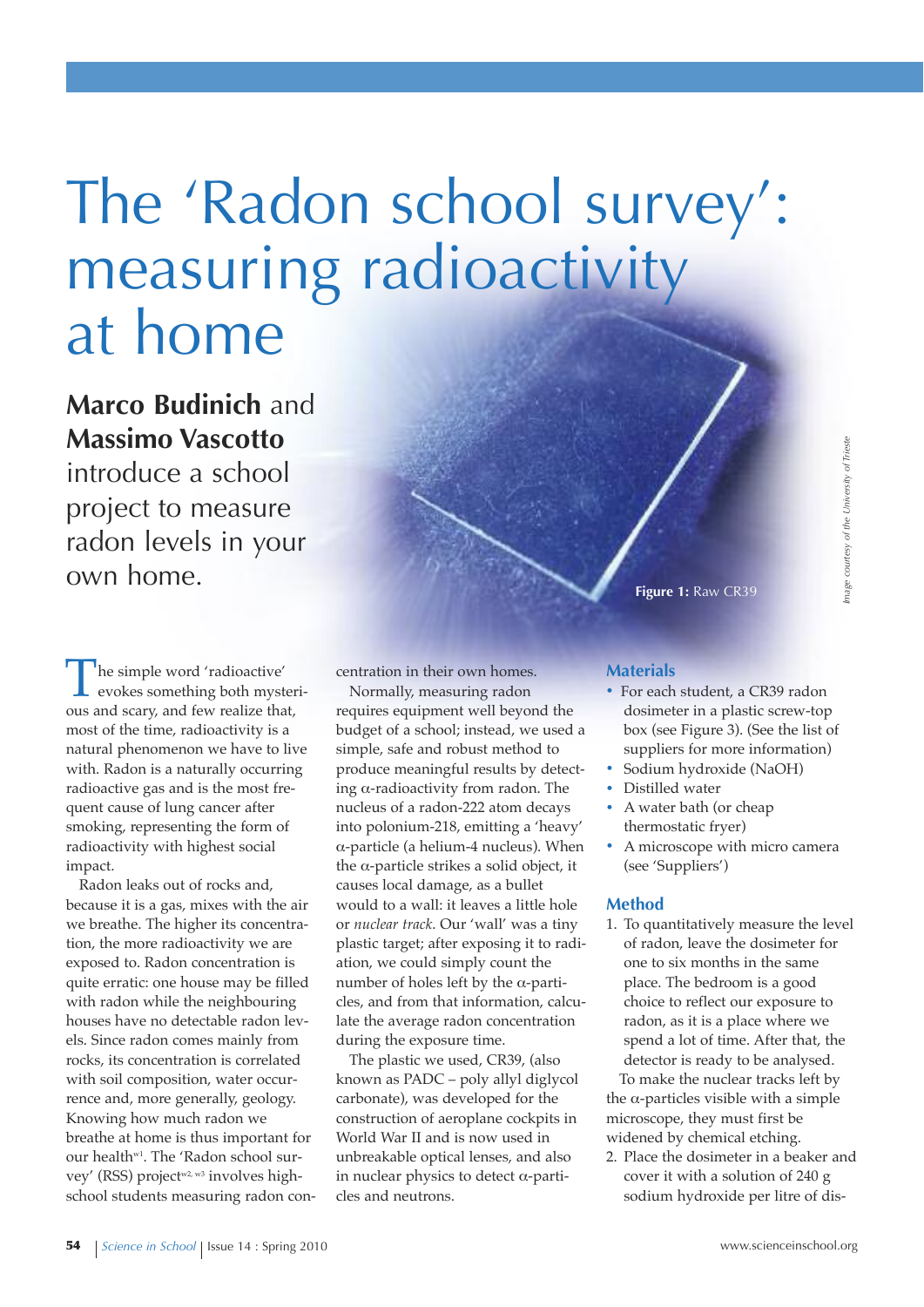### **Projects in science education**

**REvIE W**

This project shows how the teaching of radioactivity, which is usually a classroom-based topic, can be extended outside the school. Students test for the presence of radon in their own homes and then perform more thorough analyses in the school laboratory; the fact that they can in effect 'see' the radiation makes it less abstract. This will motivate the students to research the effects of radon and other sources of radiation, and to conduct careful analyses and detailed interpretation of the results.

Most of the apparatus and materials indicated by the authors are commonly found in a science laboratory. This encourages teachers to try this project with their own students so that they can actually see the effects of radiation in their own homes. Such a project instils in students an investigative approach towards science.

The article can be used in physics lessons to introduce the topic of radioactivity (types of radiation, background radiation, effects of radiation). It could also be used in chemistry (radioactive elements), geology (soil and rock properties) or advanced mathematics (exponential decay and the Poisson distribution) lessons. Moreover, being a rather sensitive topic, it can be extended to class discussions on how radioactivity can be used to serve humanity, and what can happen when radioactivity reaches alarming levels.

*Catherine Cutajar, Malta*

tilled water. Heat at 80°C for at least 4 h. (If you are using a thermostatic fryer, test the water temperature first.) If you are preparing several dosimeters, use fresh sodium hydroxide solution for each one.

**Safety note:** sodium hydroxide is corrosive, and must be handled with care.

- 3. Leave the dosimeter to etch for 4 h, then rinse it well. The tracks are now about 10 um in diameter and can be viewed with a microscope.
- 4. Place the dosimeter under the microscope, take some pictures, and use them to count the nuclear tracks and to determine their average density (Figure 5).

Radon concentration is calculated using the formula:

 $Rn = D$  fc /  $\Delta t$ 

where

Rn is the radon concentration  $(Bq/m^3)$ 

D is the track density (number of

- tracks/m2 )
- fc is the calibration factor (the density of tracks corresponding to 1 Bq/m3 per exposure day; this information is provided by the manufacturer)
- $\Delta t$  is the exposure time.

#### **Sample results**

The radon concentration found in our houses can vary by four orders of magnitude over the course of one day, and depends on many factors including weather, air circulation and pres-

**Table 1:** Sample results from the RSS project

| Radon measurement<br>$(Bq/m^3)(n=897)$                           | <b>Summer 2005 survey</b><br>$(n=860)$ | <b>Winter 2007 survey</b> |
|------------------------------------------------------------------|----------------------------------------|---------------------------|
| $Rn \leq 200$ (limit for post-<br>1990 buildings)                | 89% (795)                              | $70\%$ (604)              |
| 200 <rn<400 (limit="" for="" pre-<br="">1990 buildings)</rn<400> | $9\%$ (80)                             | $20\%$ (168)              |
| Rn > 400                                                         | $2\%$ (22)                             | $10\%$ (88)               |



**Figure 2:**  $CR39$ dositometer





**Figure 3:** CR39 inside the 'exposure camera'



**Figure 4:** Microscope with micro camera

sure, and other seasonal changes. What is important for health purposes, however, is the *average* radon concentration. For that reason, radon measurements are typically taken over long periods.

Since the project began in 2003*,* some 2000 high-school students in Friuli Venezia-Giulia (north-east Italy) have taken part. Using calibrated CR39 dosimeters, we have performed four long-term surveys, some shortterm measurements and a few verifications of sites with high radon levels.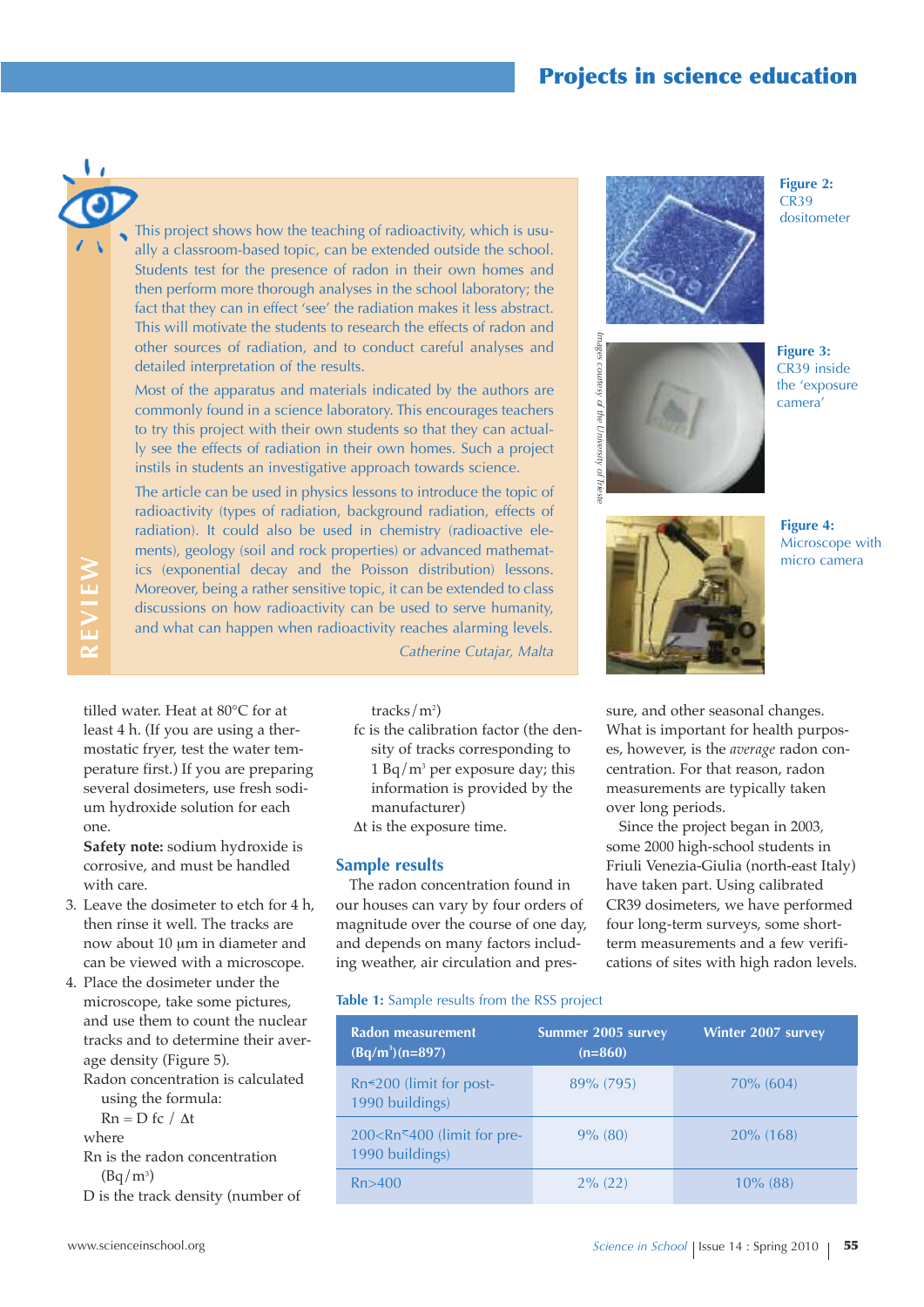The project is still continuing, and schools that carry out measurements are welcome to submit their data to our project.

In the summer of 2005, 89% of the 897 radon measurements made by the students were under 200 Bq/m<sup>3</sup>, i.e. below the limit that the European Commission recommends for new buildings (The Commission of the European Community, 1990). Only 2% (22 measurements) exceeded the limit of 400 Bq/m3 recommended for pre-1990 buildings. Of those, 0.4% (4 measurements) exceeded 1000 Bq/m3 , with the highest measurement being 5699 Bq/m<sup>3</sup> (see graph).

In the winter of 2007, the 860 measurements were generally somewhat higher: 70% below 200 Bq/m<sup>3</sup> and a further 20% between 200 and 400 Bq/m3 . In this survey, 10% (88 measurements) exceeded the limit of 400 Bq/m3 . However, the highest measurement made was lower than that of summer 2005: only 3227 Bq/m3 (see graph).

In those cases where levels of radon above the limit were detected, the measurement was repeated, and if the levels were still too high, we recommended that the students contact the regional environmental protection agency, which could advise on how to keep radon out of the house. An example of a simple radon reduction method is to ventilate rooms. More labour-intensive methods include insulating the house from the ground.

#### **Suppliers**

CR39 can be bought from optical lens manufacturers or from suppliers of radon detectors<sup>w4</sup> (see Figures 1 and 2). Optical lens manufacturers sell the plastic material (CR39) cut into any shape (about  $\in$  1), while the detector suppliers sell a calibrated, ready to use, CR39 radon dosimeter (about  $\epsilon$ 7). One suggestion is to use the cheaper option for a yes/no measurement, reserving the more expensive detectors for places where radon has







Measurements taken in the winter of 2007. n=860, 10 schools. Mean average 208, standard deviation 275, maximum 3227, minimum 0, median 140

already been detected.

We use a cheap Konus Academy microscopew5 (models 5304 & 5829) with a micro camera and the associated imaging software (see Figure 4).

#### **Acknowledgements**

We would like to thank all students, teachers, school personnel and families involved in the project and our collaboration partners, the local environment protection agency, ARPAF-VG<sup>w6</sup>.

We gratefully acknowledge the support of our sponsors<sup>w3</sup>, Progetto Lauree Scientifiche, INFN and the Physics Department of the University of Trieste.